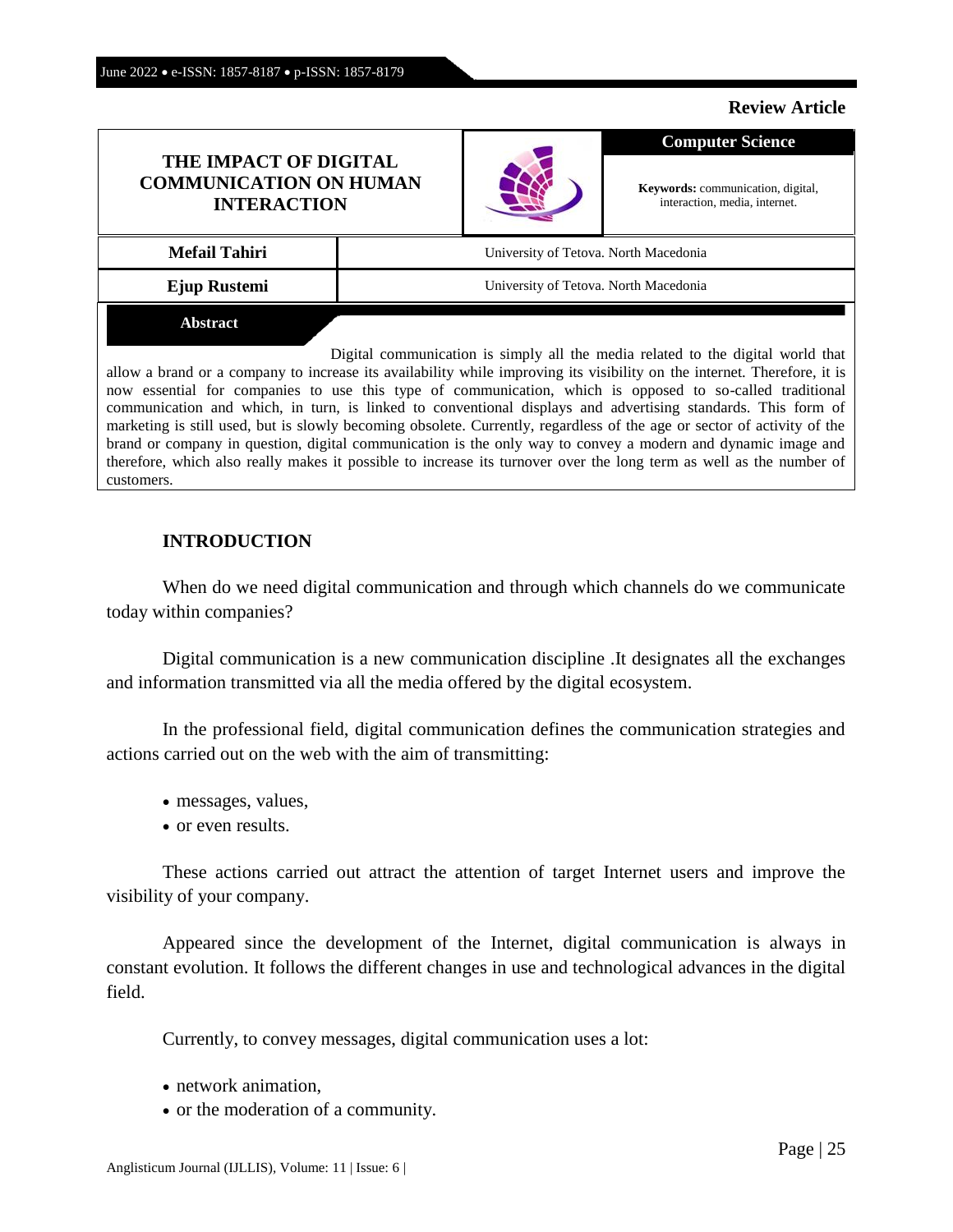# **THE DIGITAL WORLD**

Often confused with digital marketing, and even if the borders are becoming more and more diluted between digital communication and digital marketing , they remain two terms not to be confused.

Indeed, while digital marketing focuses on issues of offers and user experiences on the web, digital communication focuses on the interaction between Internet users and companies.

## **CHANNELS OF DIGITAL COMMUNICATION**

Because digital communication is a matter of objectives to be achieved and then of strategies to be implemented, depending on this, you can decide to share messages with a restricted circle of people or ensure that the information reaches as many as possible.

Do you want to attract new customers? Improve the image of your brand? Promote a whole new service?

Depending on your objectives, the appropriate digital communication channels will not be the same. Whatever the need may be, digital communication can be done through:

- social networks (main digital communication channel),
- the website.
- $\bullet$  the blog,
- mobile app,
- or emailing.

## **CONCLUSION**

In addition to the broadcast channel, the form chosen and then given to the messages sent is also an integral part of the digital communication strategy.

Depending on the type of information to be transmitted, but also on the targeted Internet users, the person in charge of digital communication can opt for a message taking the form:

- of a text.
- a photograph, an illustration,
- of an animation,
- or a video.